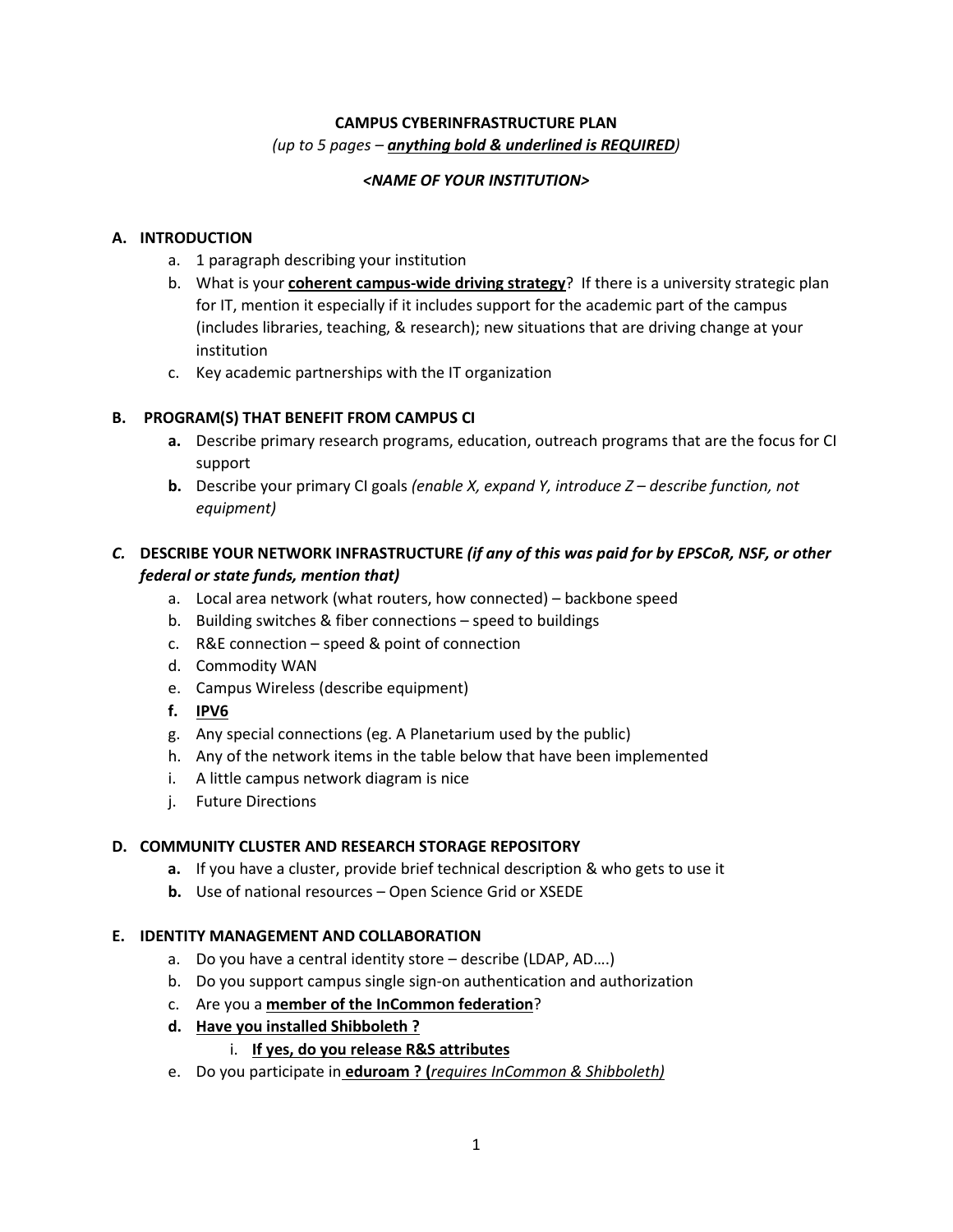### **F. CYBERSECURITY**

- **a. How does your campus provide cybersecurity for researchers, their equipment & data?**
- b. **What is your campus approach to data and privacy?**
- c. **address the relevant cybersecurity issues and challenges related to their proposed activities**

#### **G. EDUCATION AND OUTREACH**

- **a.** Do you provide any on-campus training in how to use any of the CI?
- b. Do you have any %FTE dedicated to CI support?
- c. **ongoing opportunities for student engagement, education, and training**
- d. How will students be involved in installing or operating the CI?
- e. How will the CI provide new training and education opportunities for students?

### **H. SUSTAINABILITY AND RESPONSIBILITY FOR MAINTAINING FEDERAL INVESTMENTS**

a. **Sustainability** -- Something about ongoing maintenance and support for equipment, or continued funding for a person. Refer to a letter of support in Supplementary documents. Regional network organization

Consider everything below this line to be NOTES.

You're telling a story here – This is our institution; here's what's important to our institution, and here's where CI for research and education fit in our big picture. We have this vision/goals – here's where we are on the path to that vision, here's how we've funded it so far, and here's where some extra CI funding will impact our research, scholarship, teaching, and students.

# **Here is what the NSF requires for CC\* solicitation Campus CI Plans:**

- **A. "**All proposals into the CC\* program must include a Campus Cyberinfrastructure (CI) plan within which the proposed CI improvements are conceived, designed, and implemented in the context of **a coherent campus-wide strategy** and approach to CI that is integrated horizontally intracampus and vertically with regional and national CI investments and best practices. "
- B. "Proposals are expected to address within the Campus CI plan the **sustainability** of the proposed work in terms of ongoing operational and engineering costs."
- C. "The plan should also describe campus **IPv6** deployment and use of the **In Common Federation global federated system**, and if applicable, campus federation approaches to supporting scientific Virtual Organizations"
- D. "Since security and resilience are fundamental issues in Campus CI, the campus CI plan should **address the campus-wide approach to cybersecurity in the scientific research and education infrastructure, including the campus approach to data and privacy**."
- E. "All proposals submitted to CC\* are expected to **address the relevant cybersecurity issues and challenges related to their proposed activities.** Depending on the type of proposal, these issues may include, but are not limited to: data integrity, privacy, network security measures, federated access and identity management, and infrastructure monitoring."
- *F.* "funded activities should represent **ongoing opportunities for student engagement, education, and training**. Proposals that demonstrate opportunities to engage students directly in the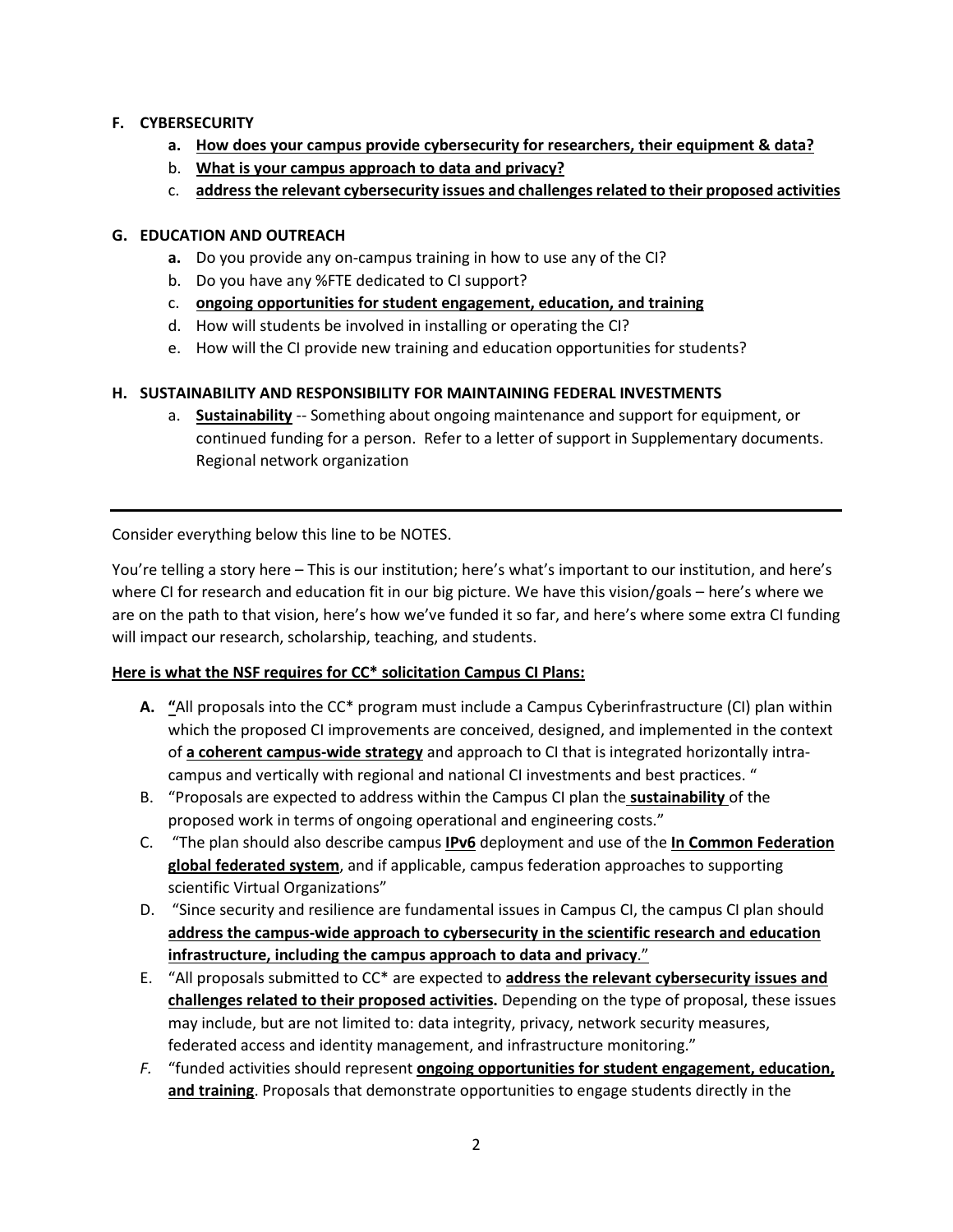deployment, operation, and advancement of the CI funded activities, consistent with the required Campus CI plan, are welcome.

- *G. (not needed in this plan, but might be needed for future network submissions" )"Also, for proposals into the Data Driven Networking Infrastructure for the Campus and Researcher area, the Campus CI plan should address efforts to prevent IP spoofing by potential adoption of "BCP 38". If it is determined that "BCP 38" cannot be deployed due to cost or technical reasons, discussing those reasons is an acceptable form of addressing the issue."*
- 1) This CI Plan template meets the requirements named in the CYBERTEAM solicitation. When applying for other NSF programs that require a CI plan, check for any new requirements that might be listed in the solicitation
- 2) The elements listed in the table below are components that **could** be integrated into an overall CI plan . You don't need to address all of these topics nor do you have to have implemented all of these in 3 years. Elements that are required are highlighted in yellow.
- 3) You don't need to use this table format; you can describe the topics in text.
- 4) Think about describing HORIZONTAL integration across your campus, and VERTICAL integration with regional and national cyberinfrastructure.

| <b>ITEM</b>                                                   | <b>CURRENT</b> | <b>FUTURE</b> |
|---------------------------------------------------------------|----------------|---------------|
| <b>NETWORK</b>                                                |                |               |
| Campus Backbone speed                                         |                |               |
| Commodity Internet speed<br>$\bullet$                         |                |               |
| Campus to Internet2 R&E Network speed<br>$\bullet$            |                |               |
| CAT5 cabling or better to researchers' desktops?<br>$\bullet$ |                |               |
| <b>IPV6</b> implemented                                       |                |               |
| PerfSONAR installed                                           |                |               |
| <b>Campus Network Monitoring</b>                              |                |               |
| Research & Scholarship DMZ<br>$\bullet$                       |                |               |
| Software Defined Network (SDN)                                |                |               |
| Anti-spoofing BCP38                                           |                |               |
| <b>IDENTITY AND COLLABORATION</b>                             |                |               |
| <b>Member of the InCommon Federation</b><br>$\bullet$         |                |               |
| If yes, release R&S attributes?<br>$\overline{O}$             |                |               |
| "eduroam" wireless                                            |                |               |
| <b>HIGH PERFORMANCE COMPUTING</b>                             |                |               |
| On-campus HPC clusters & management                           |                |               |
| Use of Open Science Grid<br>$\bullet$                         |                |               |
| <b>STORAGE</b>                                                |                |               |
| Data Transfer Node<br>$\bullet$                               |                |               |
| Research data storage & management                            |                |               |
| <b>SUPPORT</b>                                                |                |               |